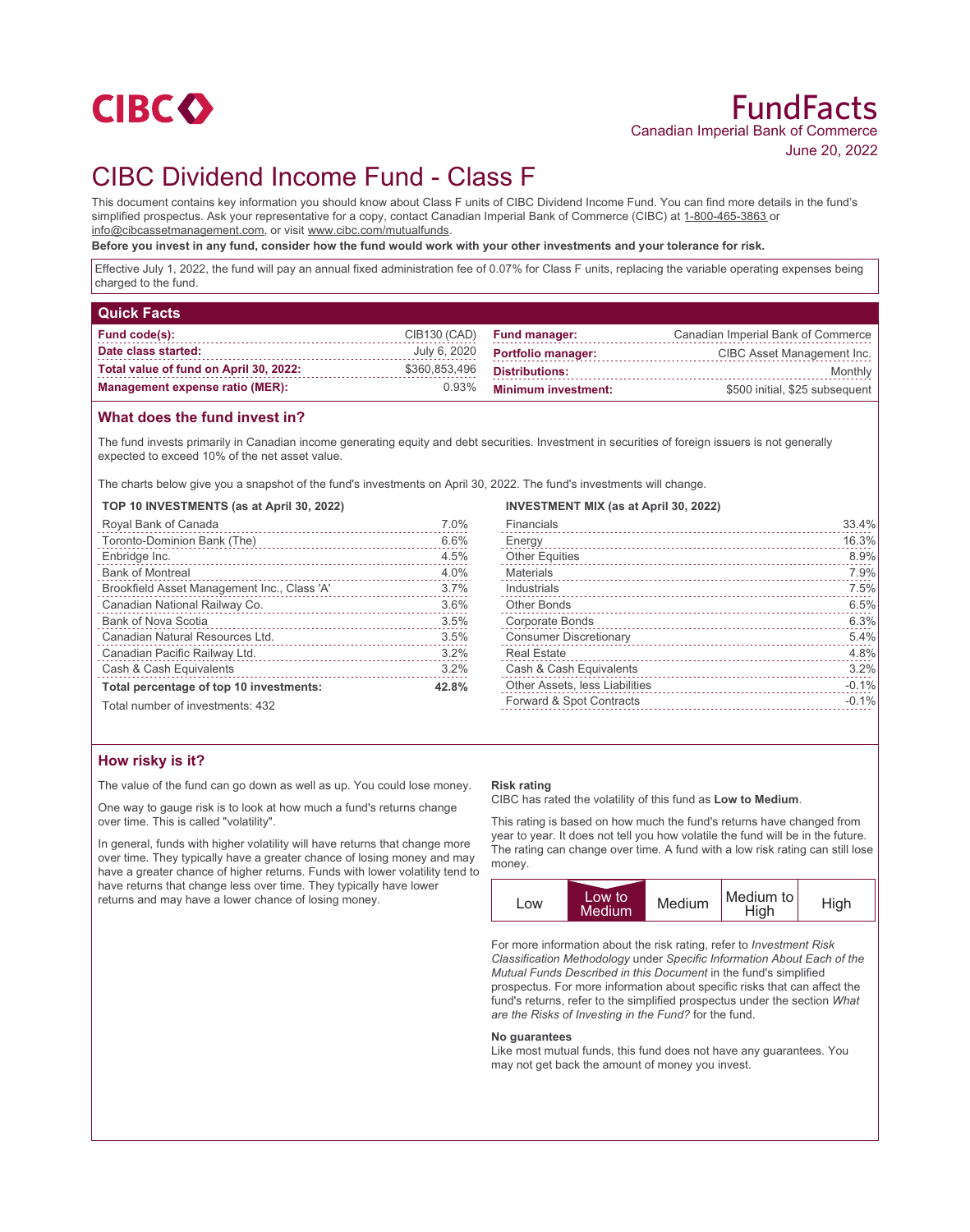## **How has the fund performed?**

This section tells you how Class F units of the fund have performed over the past year. Returns are after expenses have been deducted. These expenses reduce the fund's returns.

### **YEAR-BY-YEAR RETURNS**

This chart shows how Class F units of the fund performed in the past calendar year. The range of returns and change from year to year can help you assess how risky the fund has been in the past. It does not tell you how the fund will perform in the future.

| 50%                |      |
|--------------------|------|
| 40%                |      |
| 30%<br>20%         | 21.7 |
|                    |      |
| 10%                |      |
| $0\%$              |      |
| $-10\%$<br>$-20\%$ |      |
|                    |      |
|                    | 2021 |

#### **BEST AND WORST 3-MONTH RETURNS**

This table shows the best and worst returns for Class F units of the fund in a 3-month period over the past calendar year. The best and worst 3-month returns could be higher or lower in the future. Consider how much of a loss you could afford to take in a short period of time.

|                    | <b>Return</b> | 3 months ending      | If you invested \$1,000 at the beginning of the period |  |
|--------------------|---------------|----------------------|--------------------------------------------------------|--|
| <b>Best return</b> |               | 10.8%   May 31, 2021 | Your investment would rise to \$1,108                  |  |
| Worst return       | $0.2\%$       | September 30, 2021   | Your investment would rise to \$1,002                  |  |

#### **AVERAGE RETURN**

The annual compounded return of Class F units of the fund since July 6, 2020 was 18.1%. If you had invested \$1,000 in the fund on July 6, 2020, your investment would be worth \$1,352 as at April 30, 2022.

| Who is this fund for?                                                                                                                   | A word about tax                                                                                                                                                                                                                                                                                     |  |
|-----------------------------------------------------------------------------------------------------------------------------------------|------------------------------------------------------------------------------------------------------------------------------------------------------------------------------------------------------------------------------------------------------------------------------------------------------|--|
| Investors who:<br>• are seeking both income and the potential for long-term growth; and<br>• are investing for the medium to long term. | In general, you will have to pay income tax on any money you make on a<br>fund. How much you pay depends on the tax laws where you live and<br>whether or not you hold the fund in a registered plan such as a<br>Registered Retirement Savings Plan (RRSP) or a Tax-Free Savings<br>Account (TFSA). |  |
|                                                                                                                                         | Keep in mind that if you hold your fund in a non-registered plan, fund<br>distributions are included in your taxable income, whether you receive<br>them in cash or have them reinvested.                                                                                                            |  |

## **How much does it cost?**

The following tables show the fees and expenses you could pay to buy, own, and sell Class F units of the fund. The fees and expenses - including any commissions - can vary among classes of a fund and among funds. Higher commissions can influence representatives to recommend one investment over another. Ask about other funds and investments that may be suitable for you at a lower cost.

### **1. SALES CHARGES**

There are no sales charges payable when you buy, switch, or sell Class F units of the fund.